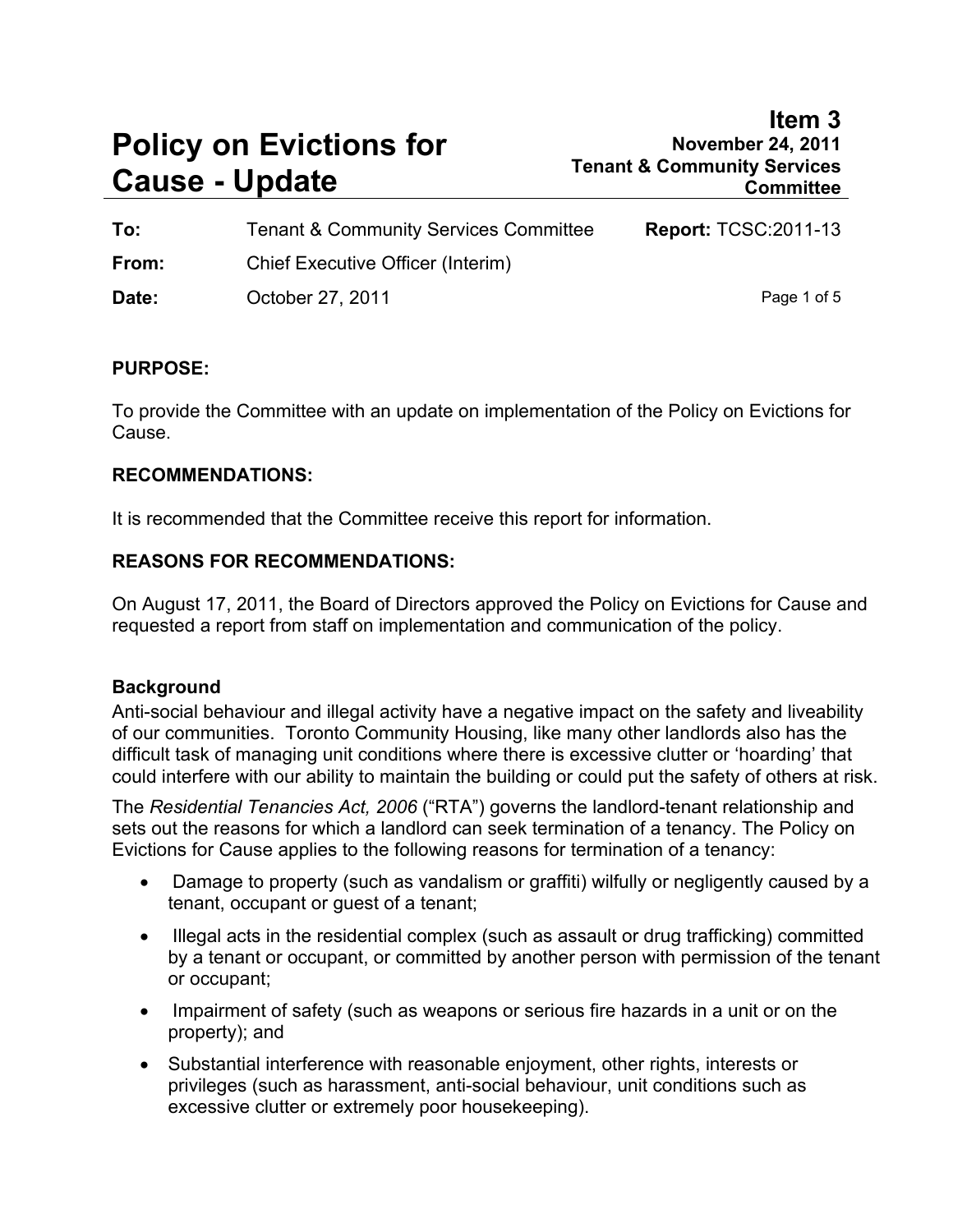The purpose of the policy is to guide decision-making and to set minimum standards of procedural fairness, investigation and communication when seeking eviction. The Policy on Evictions for Cause recognizes that there are a number of ways to resolve these issues, but we will sometimes have to seek eviction immediately in very serious situations or when attempts at resolution are not successful..

Work is needed in three main areas to implement the policy and to address the problems that could lead to eviction:

- 1) investigating and working with tenants to resolve the problems;
- 2) providing guidelines to staff to assist them in interpreting and applying the policy in a consistent manner when evictions for cause are pursued
- 3) communication plan

#### **1) Investigating and working with tenants to resolve problems that could lead to eviction**

Work is already underway to provide tools and training to staff on investigating and working with tenants when there are concerns of anti-social behaviour, illegal activity, excessive clutter ("hoarding") or unhealthy unit conditions:

- The Community Standards Initiative aims to address a number of common anti-social behaviours and illegal activity that staff and tenants may encounter. The goal is to provide clear steps to help tenants play a more active role in the safety in their community, including a course of action to effectively report anti-social behaviours. When complaints and reports are filed in a consistent manner and records are compiled, staff can recognize patterns of behaviour, work with tenants to resolve the behaviours, or start eviction proceedings when warranted.
- Six (6) Community Standards pilot projects are currently underway in Pelham Park, Eagle Manor, Neptune, Rivertowne, Gilder and East York Acres. Through these pilots, we will learn how to better document and respond to complains in a consistent manner and work with tenants to resolve complaints of anti-social behaviour. Staff are evaluating the pilots and improvements will be made to the process as it rolls out to more Toronto Community Housing communities in 2012.
- The organization is finalizing an *Excessive Clutter Intervention Strategy* (also known as the "Hoarding" strategy). This will result in a number of activities to better support field staff in their work to address excessive clutter. The purpose of this work is to provide improved clarity on our responsibilities as a landlord, recommendations for follow up when people are at risk, strengthened partnerships, training and resources for staff.
- Training sessions will start in Q4 2011 on excessive clutter and unsafe/unhealthy unit conditions, and some tools and resources are already available to staff. Training will cover our responsibilities as a landlord and other regulatory requirements;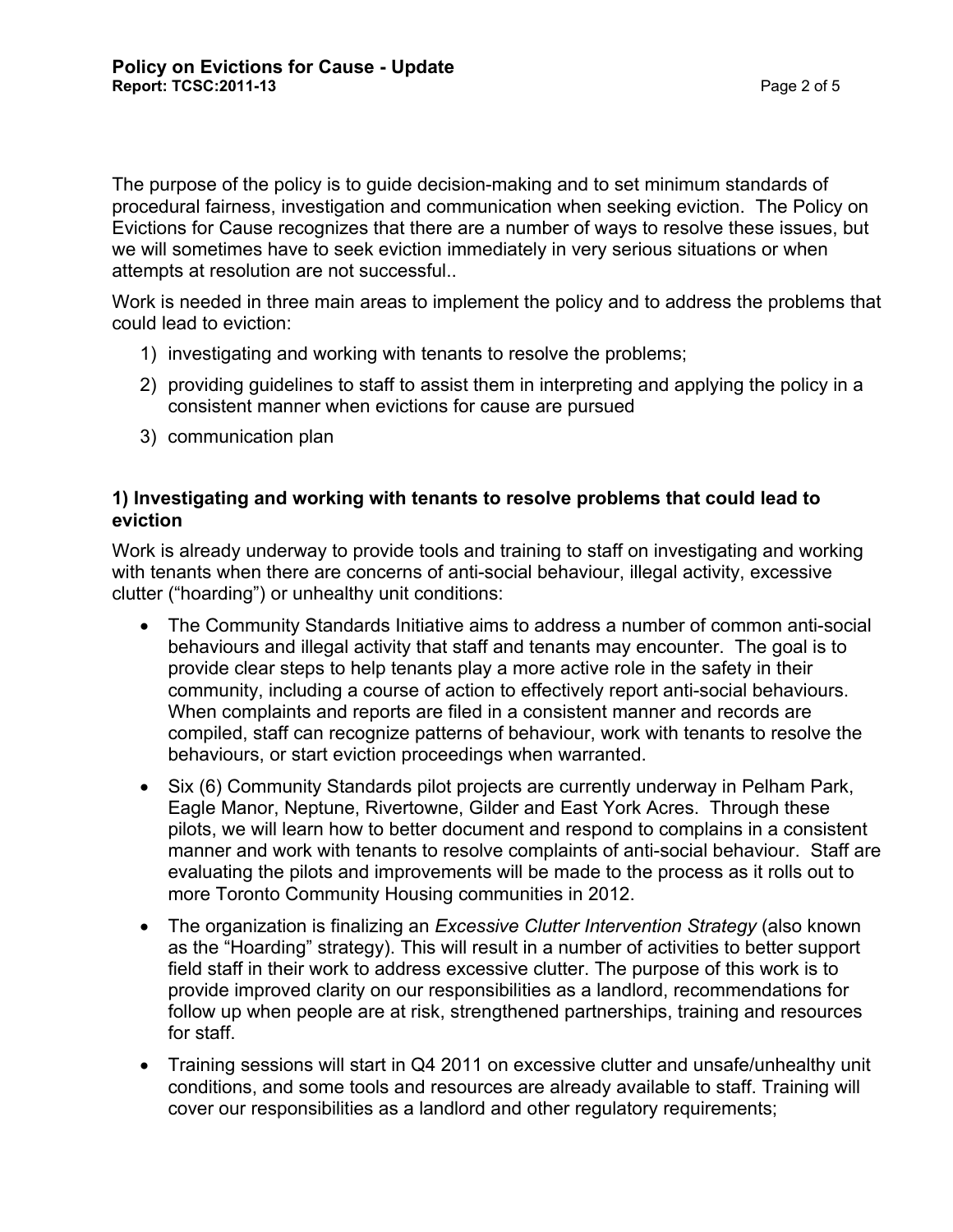understanding hoarding and tips on how to follow-up and talk to tenants; and information on what key agency partners offer (or do not offer) for tenants.

#### **2) Providing guidelines to assist in interpreting and applying the policy in a consistent manner when evictions for cause are pursued**

When efforts fail to resolve the problem and the actions of a tenant, family member, pet or guest continue to negatively impact tenants, staff or the community, Toronto Community Housing can and will pursue eviction by commencing proceedings at the Landlord and Tenant Board. Some evictions may be pursued immediately in very serious situations, generally involving serious impairment of safety or serious criminal activity. Guidance will be provided to staff and tenants through the Community Standards and Excessive Clutter projects. In addition, Toronto Community Housing will develop general guidelines and tools that apply to all evictions for cause, including:

- Guidelines for decision-making
- A checklist for approval before commencing the eviction process, to demonstrate that the minimum standards set out in the policy are being met
- Sample letters and notices
- Training for staff on the eviction process

#### **3) Communication Plan**

Through the Community Standards and Excessive Clutter initiatives, and through implementation of the Policy on Evictions for Cause, communication tactics are planned to:

- Inform staff at all levels of the company about the purpose and principles of the policy;
- Educate staff who will apply the policies, to help them understand the processes they should follow ;
- Support managers to be effective communicators with staff and tenants about the policy;
- Inform tenants about the policy and of their rights and responsibilities; and
- Inform stakeholders and invite feedback about our implementation (e.g. legal clinics, partners, tenants, staff).

After the Policy was approved, it was communicated to staff, tenants and stakeholders using the following tactics:

• Staff communications through e-mails, a resource page on the internal website and using a cascade approach from management down to the front line (e.g. team meetings, Q&A, etc.)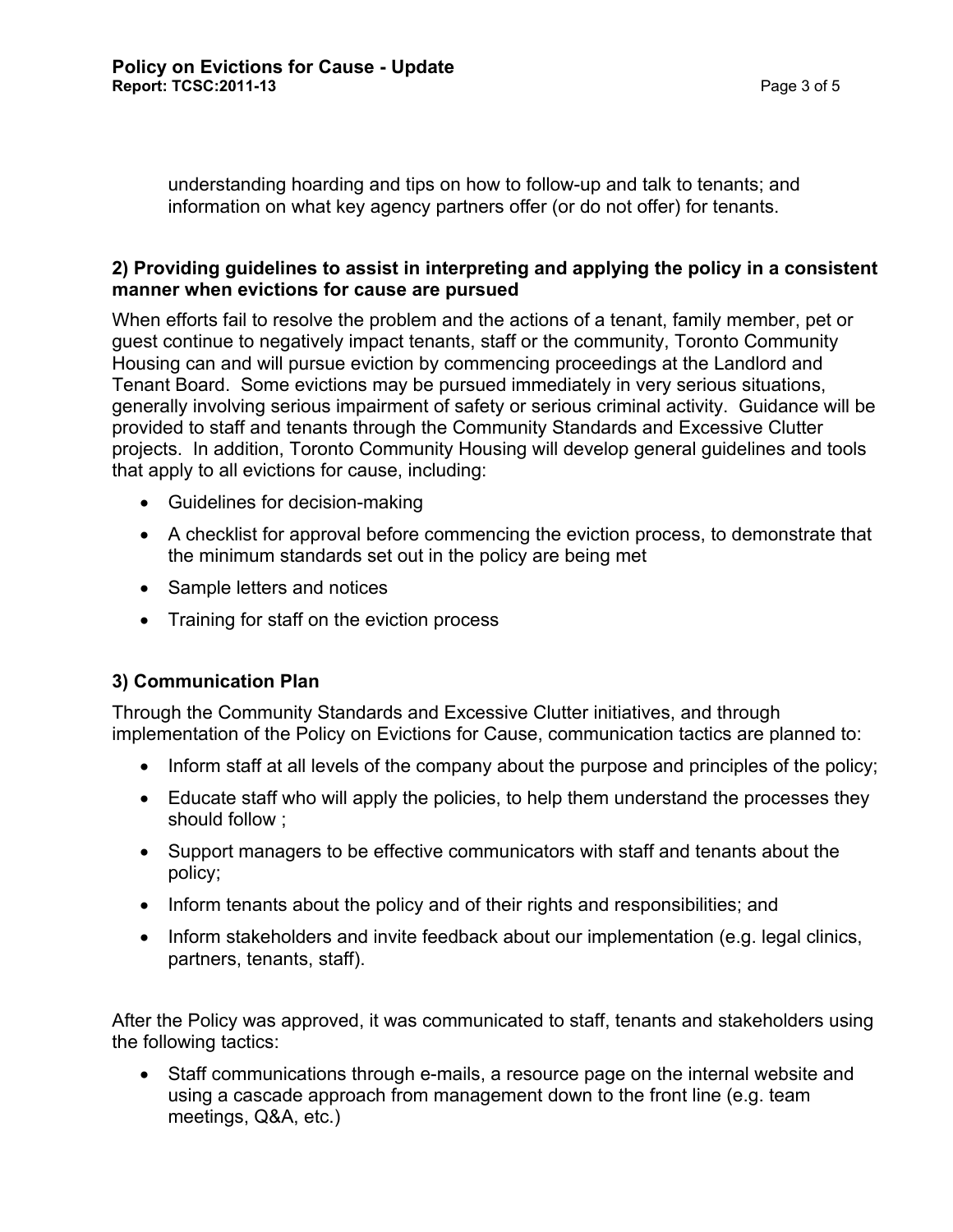- The Policy was posted on Toronto Community Housing's website
- Tenants were informed through the Fall 2011 edition of the tenant newsletter *the front door.*
- • Stakeholders were informed through the October edition of *insidehousing*(stakeholder e-newsletter)

#### **Next Steps**

Attachment 1 is a work plan showing what has and will be done to implement and communicate the Policy.

#### **IMPLICATIONS AND RISKS:**

#### **Costs**

Cost of implementation is captured in the existing 2011 budget. Costs for 2012 will be addressed in the 2012 planning and budgeting process.

#### **Legal Framework**

The Policy is consistent with the RTA*.* It follows the same balanced approach that is anticipated in s. 83 of the RTA, deciding on what is fair, taking into account the circumstances of the tenant facing eviction, those of the landlord and the other tenants impacted by the behaviour. It also allows for accommodation of tenants whose behaviour is related to a disability protected under the *Human Rights Code*. Finally, it captures the principles of procedural fairness that are required by the Landlord and Tenant Board when a landlord requests eviction (e.g. providing clear reasons for the eviction).

If Toronto Community Housing does not follow applicable legislation, consequences could include:

- evictions denied or delayed by the Landlord and Tenant Board
- challenges on appeal to the Divisional Court
- applications for rent abatements at the Landlord and Tenant Board
- human rights complaints or applications to the Human Rights Tribunal

Training and adequate tools and guidelines will promote adherence to the Policy and will assist staff in balancing the circumstances of the person facing eviction and the impact of their behaviour on the community.

#### **Other Implications**

Effective communication of the policy will also help manage and clarify expectations of tenants and the public. In the past, Toronto Community Housing has faced public scrutiny around evictions for cause, including the eviction of families for weapons and drug charges and the eviction of someone whose behaviour was linked to mental illness. A fair and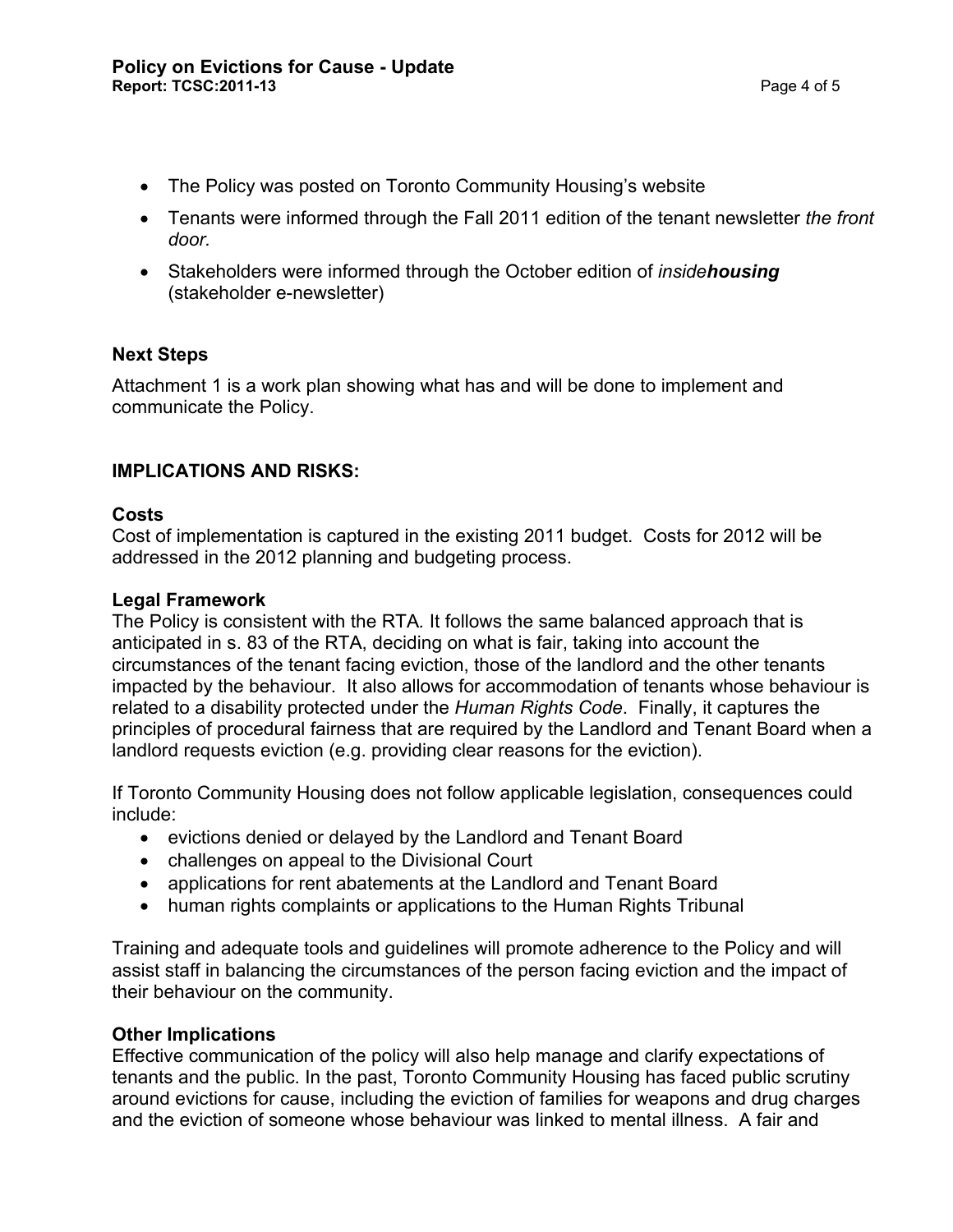consistent application of the policy is essential to mitigating the risk of improper or unwarranted evictions.

*"Len Koroneos"* 

Len Koroneos Chief Executive Officer (Interim)

**Attachment:** 1: Work Plan – Policy on Evictions for Cause

| Legal Counsel | mary.boushel@torontohousing.ca |
|---------------|--------------------------------|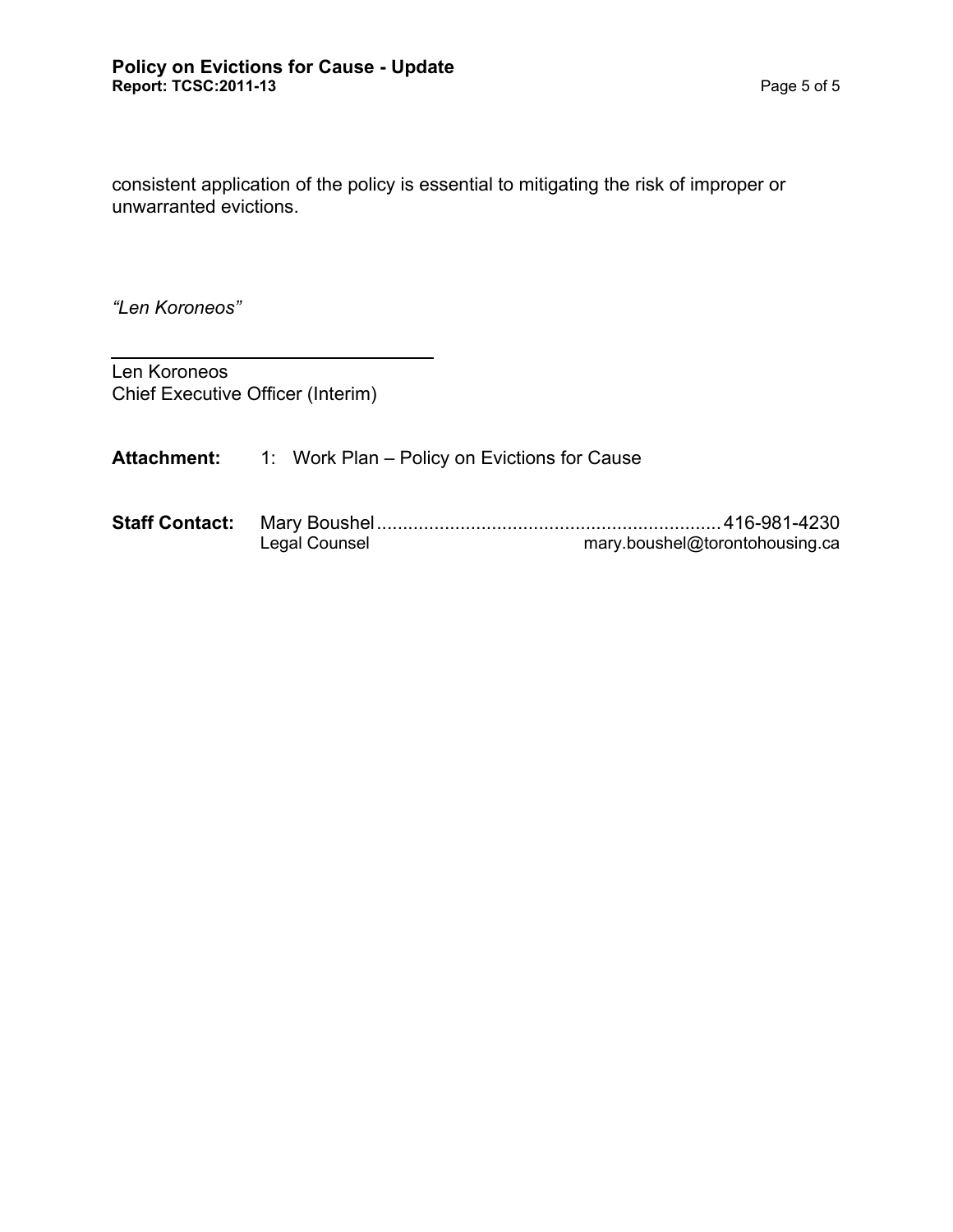### **Policy on Evictions for Cause 2011-2012 Work Plan**

#### **Introduction**

The purpose of the Policy on Evictions for Cause is to guide decision-making and to set minimum standards of procedural fairness, investigation and communication when seeking eviction. The Policy recognizes that there are a number of ways to resolve these issues, but we will sometimes have to seek eviction when attempts at resolution are not successful or immediately in very serious situations.

#### **Implementation Plan**

Work is needed in three main areas to implement the policy and to address the problems that could lead to eviction:

- 1) investigating and working with tenants to resolve the problems;
- 2) providing guidelines to staff to assist them in interpreting and applying the policy in a consistent manner when evictions for cause are pursued
- 3) communication plan

#### **1) Investigating and working with tenants to resolve problems that could lead to eviction**

Work is already underway to provide tools and training to staff on investigating and working with tenants when there are concerns of anti-social behaviour, illegal activity, excessive clutter ("hoarding") or unhealthy unit conditions:

- **Community Standards** : This initiative aims to address a number of common anti-social behaviours and illegal activity that staff and tenants may encounter. When complaints and reports are filed in a consistent manner and records are compiled, staff can recognize patterns of behaviour, work with tenants to resolve the behaviours, or start eviction proceedings when warranted.
- **Excessive Clutter Intervention:** This strategy (also known as the "Hoarding" strategy) will result in a number of activities to better support field staff in their work to address excessive clutter. The purpose of this work is to provide improved clarity on our responsibilities as a landlord, recommendations for follow up when people are at risk, strengthened partnerships, training and resources for staff.

#### **2) Providing guidelines to assist in interpreting and applying the policy in a consistent manner when evictions for cause are pursued**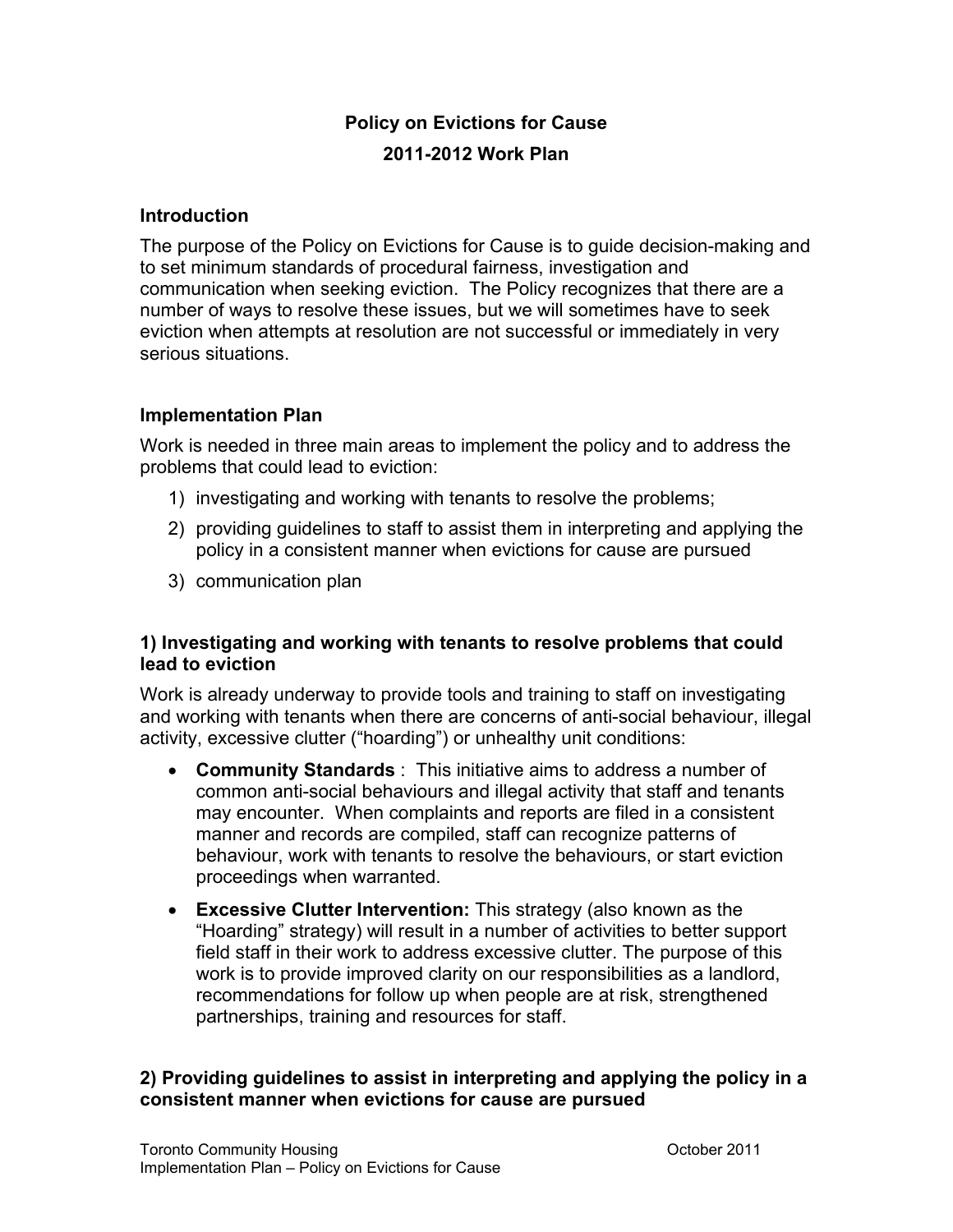When efforts fail to resolve the problem and the actions of a tenant, family member, pet or guest continue to negatively impact tenants, staff or the community, Toronto Community Housing can and will pursue eviction by commencing proceedings at the Landlord and Tenant Board. Some evictions may be pursued immediately in very serious situations, generally involving serious impairment of safety or serious criminal activity.

Guidance will be provided to staff and tenants through the Community Standards and Excessive Clutter projects. In addition, Toronto Community Housing will develop general guidelines and tools that apply to all evictions for cause, including:

- Guidelines for decision-making
- A checklist for approval before commencing the eviction process, to demonstrate that the minimum standards set out in the policy are being met
- Sample letters and notices

Finally, staff in the Legal Services Unit have and will continue to provide training on the eviction process.

#### **3) Communication Plan**

Communication tactics are planned to:

- Inform staff at all levels of the company about the purpose and principles of the policy
- Educate staff who will apply the policies, to help them understand the processes they should follow and how the company expects the
- Support managers to be effective communicators with staff and tenants about the policy
- Inform tenants about the policy and of their rights and responsibilities
- Inform stakeholders and invite feedback about our implementation (e.g. legal clinics, partners, tenants, staff)